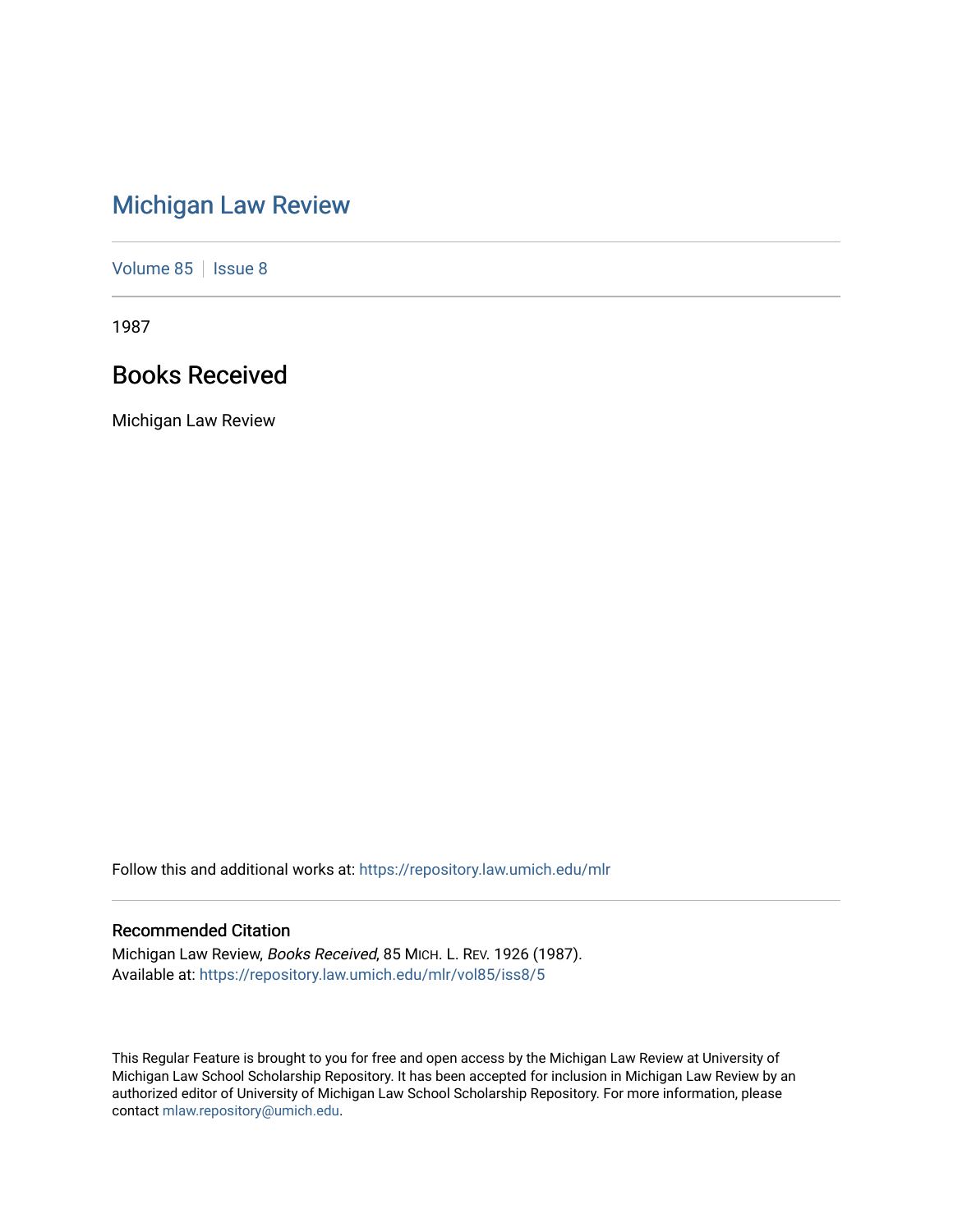## BOOKS RECEIVED

## *ADMINISTRATION OF JUSTICE*

See *Class Actions.* 

#### *CHILD CUSTODY*

PSYCHOLOGY AND CHILD CUSTODY DE-TERMINATIONS: KNOWLEDGE, ROLES, AND EXPERTISE. Edited by *Lois A. Weithorn.* Lincoln: University of Nebraska Press. 1987. Pp. xii, 225. \$21.95.

#### *CLASS ACTIONS*

FROM MEDIEVAL GROUP LITIGATION TO THE MODERN CLASS ACTION. By *Stephen c. Yeazell.* New Haven: Yale University Press. 1987. Pp. x, 306. \$33.50.

## *CONSTITUTIONAL HISTORY*

CONSTITUTIONAL HISTORY OF THE AMERICAN REVOLUTION: THE AUTHORITY To TAX. By *John Phillip Reid.* Madison: University of Wisconsin Press. 1987. Pp. x, 419. \$27.50.

A WORKABLE GOVERNMENT'? THE CON-STITUTION AFTER 200 YEARS. Edited by *Burke Marshall.* New York: W.W. Norton (for The American Assembly). 1987. Pp. x, 262. Cloth, \$19.95; paper, \$9.95.

#### *CONSTITUTIONAL LAW*

See *Constitutional History.* 

#### *CONTRACTS*

EsSAYS ON CONTRACT. By P.S. *Atiyah.*  New York: Clarendon Press/Oxford University Press. 1986. Pp. vii, 363. \$56.

## *CRIMINAL LAW*

See *Fraud.* 

#### *DISCRIMINATION*

See *Social Welfare.* 

*EUROPEAN ECONOMIC COMMUNITY* 

See *Legal Profession.* 

#### *EUTHANASIA*

GUIDELINES ON THE TERMINATION OF LIFE-SUSTAINING TREATMENT AND THE CARE OF THE DYING. A Report by the Hastings Center. Briarcliff Manor, N.Y.: The Hastings Center. 1987. Pp. xii, 159. Paper, \$14.50, plus postage & handling.

#### *EVIDENCE*

HANDBOOK OF FLORIDA EVIDENCE. By *Michael H. Graham.* Boston: Little, Brown. 1987. Pp. xxxvi, 949.

#### *FEDERALISM*

FEDERALISM: THE FOUNDERS' DESIGN. By *Raoul Berger.* Norman: University of Oklahoma Press. 1987. Pp. viii, 223. \$16.95.

#### *FLORIDA*

See *Evidence.* 

## *FRAUD*

REGULATING FRAUD: WHITE-COLLAR CRIME AND THE CRIMINAL PROCESS. By *Michael Levi.* London & New York: Tavis· tock Publications, in association with Methuen, Inc. 1987. Pp. xxvi, 386. \$49.50.

### *GOVERNMENT*

See also *Securities.* 

PLASTICITY INTO POWER: COMPARA· TIVE-HISTORICAL STUDIES ON THE INSTITU• TIONAL CONDITIONS OF ECONOMIC AND MILITARY SUCCESS. By *Roberto Mangabeira Unger.* New York: Cambridge University Press. 1987. Pp. vi, 231. Paper.

## *HEALTH*

See *Euthanasia.* 

#### *HISTORY*

See *Government.* 

#### *INHERITANCE AND SUCCESSION*

INHERITANCE IN AMERICA FROM COLO· NIAL TIMES TO THE PRESENT. By *Carole Shammas, Marylynn Salmon* & *Michel Dahlin.* New Brunswick, N.J.: Rutgers University Press. 1987. Pp. xiii, 320. Cloth, \$32; paper, \$12.

## *INTERNATIONAL LAW*

See also *Sovereignty.* 

SOVIET INTERNATIONAL LAW AND THE WORLD EcONOMIC ORDER. By *Kazimierz Grzybowski.* Durham, N.C.: Duke University Press. 1987. Pp. xii, 226. \$42.50.

## *JURISDICTION (INTERNATIONAL LAW)*

See *Sovereignty.*